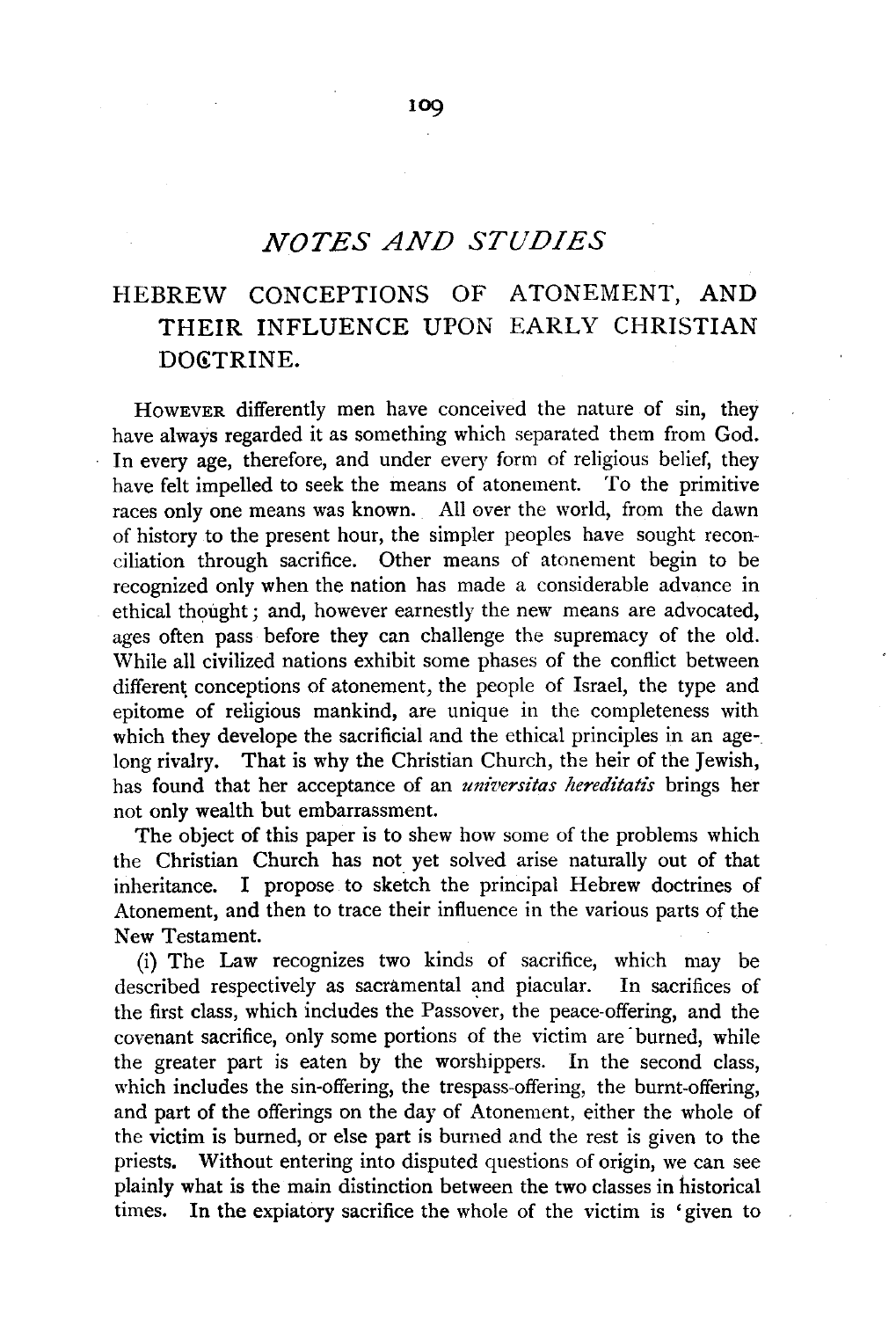God'. In the other case the worshippers are conceived (to use St Paul's image<sup>1</sup>) as sitting at the table of the God, sharing a meal with him, and thereby renewing the bond of kinship which unites them to him. It is thus a sacrifice of communion, whose effect is conceived not as reconciliation but as reunion. This sacrifice was specially appropriate where a covenant was to be solemnized. For the God who was conceived as invisibly present, and sharing in the feast given at his table, was at once a witness and a party to the compact. Accordingly wherever we read an account of the ceremonies attending a covenant. from Jacob and Laban onwards, the sacrificial feast upon the peaceoffering forms an essential part.<sup>2</sup>

(ii) The other class of offerings, which the Law frequently contrasts with the peace-offering, were piacular. Some of these sacrifices were made on behalf of the whole nation, others for families or individuals : but in all cases their operation was understood to be the same. Yet in different ages both the mode and the scope of their operation were differently conceived.

(a) In what cases are piacular sacrifices held to be efficacious? Passing over the few survivals of prehistoric thought, which regarded the wrath of Jehovah as an inexplicable volcanic fury, and blindly strove to propitiate it—as at Perez Uzzah—we come to historical times, when piacular sacrifices were offered either to atone for offences against God or for wrongs done to men.

The former class included the worship of foreign gods and the deliberate or accidental breach of the ceremonial law. As public opinion grew stricter, the worship of foreign gods tended to disappear, and men questioned whether presumptuous sins-i.e. deliberate violations of the ceremonial law-could be atoned for by sacrifice. After the age of Nehemiah, therefore, the offences against God for which offerings could be made were only such violations of ceremonial law as were unconscious or accidental.

With regard to wrongs done to men-breaches of the moral lawthere were curious changes of opinion. In primitive times no sacrifices were offered to atone for murder and theft and adultery, because these were regarded as simply offences against man, for which the injured person could exact reparation. During the monarchy they were treated as offences against God, and sacrifices were offered as atonement. The protests of the prophets, who affirmed that God required not sacrifice but repentance and amendment, bore little fruit till the exile : but the post-exilic law denied sacrificial atonement to the thief and the murderer on the ground that moral offences were too serious for such remedies. Yet, even when that was established as the official doctrine, many of

<sup>1</sup> I Cor. x 21. <sup>2</sup> See additional note on p. 126.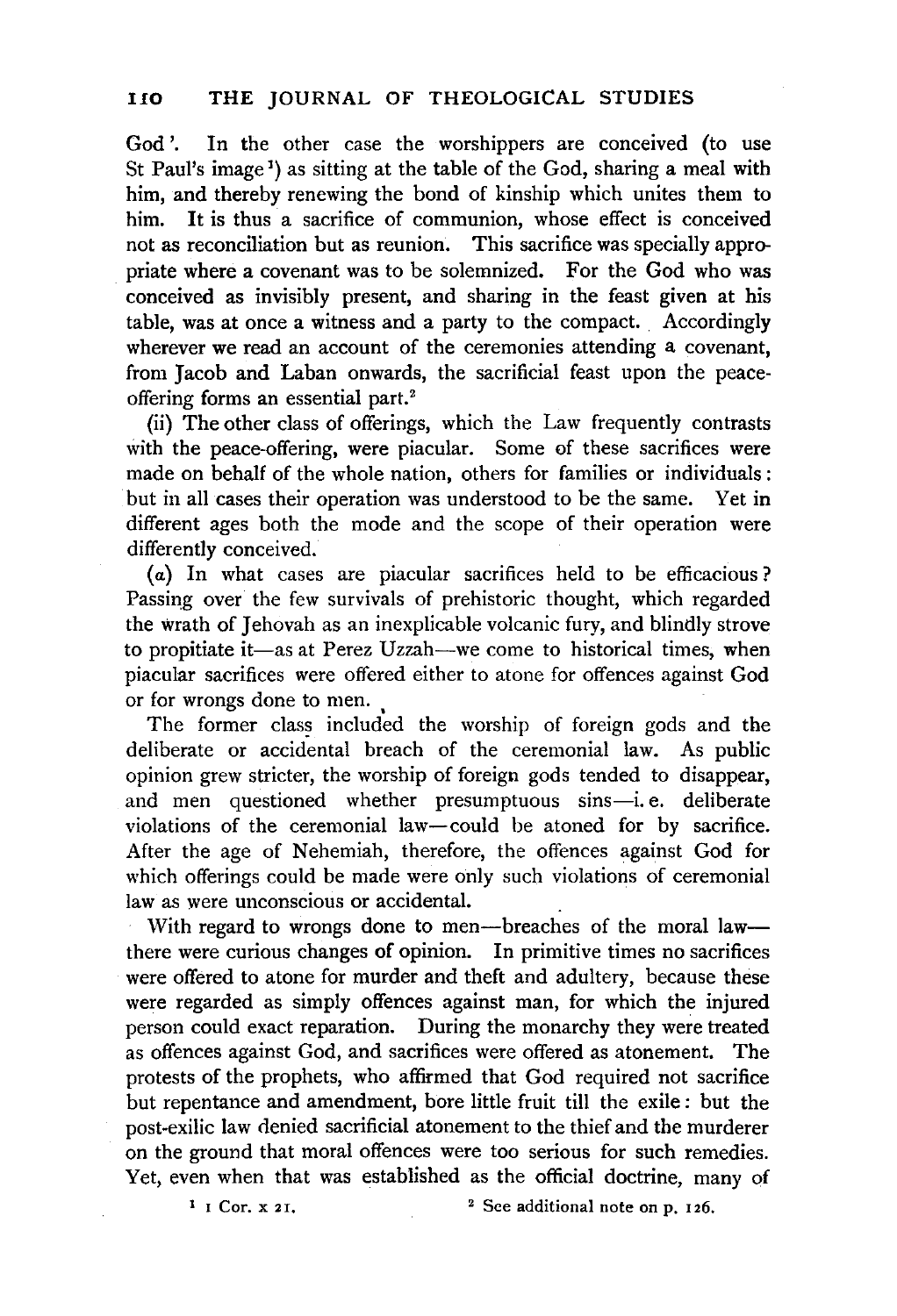the people clung to the belief that some sacrifices—at any rate those of the Day of Atonement-could cleanse all their sins.

 $(\beta)$  What gives efficacy to piacular sacrifice? What is the mode of its operation ? The records of Israel give three answers to this question, which roughly correspond to three periods in the people's history. (r) Sacrifice is a gift, which Jehovah, like human sovereigns, expects and receives with pleasure. The crude form of this theory, which implied that the gods actually tasted the flesh of the victims, was gradually refined. But in no shape could it satisfy a people who had once begun to reflect : and after the seventh century it survived only as a poetical convention.  $(2)$  When herds and flocks became the property of individuals instead of clans, the Hebrews began to attribute the efficacy of sacrifice to the effort or self-denial which it involved. That view finds its most vivid expression in Micah's phrase : 'Shall I give my first-born for my transgression, the fruit of my body for the sin of my soul?' This theory of sacrifice also, though nobler than the former, lent itself to grave abuses, against which the prophets protested. But it survived the exile : and the sacrifices of the second temple provoked renewed protests from the psalmists and the Son of Sirach.<sup>1</sup> (3) Convinced at last that cost was not the measure of value in God's sight, men began to look for some element more personal than renunciation which might explain the efficacy of their oblations. They found such an element in the idea of substitution. 'My life', a man would say, ' is forfeit for my sin. What can I do to meet the claim of the Law? I will offer another life in place of mine. The blood of an innocent creature, perfect in its kind, shall be shed instead of my own, and will surely be accepted.'

(iii) This doctrine of substitution depends ultimately upon the belief, which was common to a large part of humanity, that pain and death are in some mysterious way demanded by a rule of justice, by which God himself is bound. This belief underlies a number of passages in the Old Testament where suffering is described as a set-off to sin; and the suffering of the innocent may be substituted for that of the guilty. A few typical quotations will make this clear.

<sup>1</sup>Then flew one of the seraphim unto me, having a live coal in his hand, and he touched my mouth with it, and said, Lo! this hath touched thy lips, and thine iniquity is taken away, and thy sin purged.' Isaiah vi 7·

'Speak ye comfortably to Jerusalem, and cry unto her that her warfare is accomplished, that her iniquity is pardoned ; that she bath received of the Lord's hand double for all her sins.' Isaiah xl 2.

<sup>1</sup>He that hath died is justified from sin.' Rom. vi 7.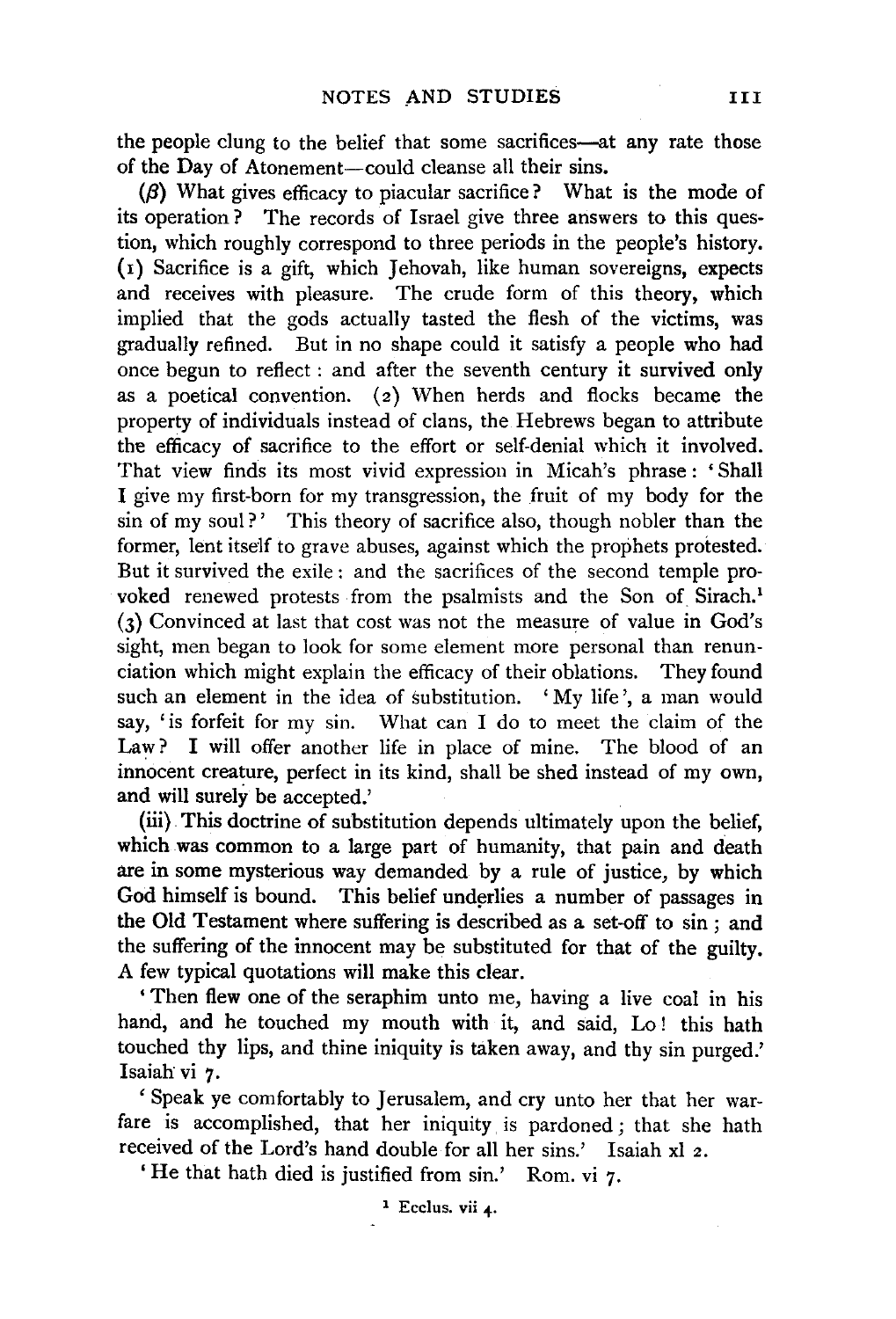The casual way in which St Paul introduces this remark shews that he is appealing to a principle which his readers would not question.

These three sentences are examples of suffering endured by the sinner. I will now give three instances in which the suffering is vicarious.

After numbering the people, David's heart smote him, and he prayed, 'Put away, I beseech thee, the iniquity of thy servant.' The answer to the prayer was a pestilence which destroyed thousands of David's people.  $2$  Sam. xxiv  $10-17$ .  $2$  Sam. xxiv  $10-17$ .

In the song of Moses we find these words :

' He will avenge the blood of his servants,

And will render vengeance to his adversaries,

And will make expiation for his land and for his people.' Deut. xxxii 43. The martyr Eleazer, according to the fourth book of the Maccabees, prayed thus amid his tortures : ' Be merciful unto thy people, and let our punishment be a satisfaction on their behalf. Make my blood their purification, and take my soul to ransom their souls.' 4 Macc. vi 28.

Commenting on the words of Ecclesiasticus xviii 20, ''In the hour of visitation thou shalt find forgiveness', Canon Charles writes thus: 'According to Jewish teaching, suffering and sickness, as well as death itself, are in themselves means of atonement, and therefore of reconciliation with God'. That is plainly true of the whole period from the exile to the Christian era. How far the same view prevailed in earlier ages we can only guess : but certainly a belief in the atoning power of pain or death is one of the elements of pre-exilic religion. The passages quoted above, half of them pre-exilic and half post-exilic, have one thing in common. In each case God is the actual or virtual agent. He inflicts punishment; and when the punishment is sufficient to balance the offence, atonement is complete, without repentance being required of the sinner. Most remarkable is the quotation from Isaiah xl 2 ; for it is a summary of Deutero-Isaiah's whole message. In the whole of his prophecy (apart from the four sections on the Servant of Jehovah) there is no demand for repentance, but Israel is treated as being fully cleansed by suffering.1

(iv) In broad contrast with these two conceptions of atonement, as effected by sacrifice or by suffering, stands the teaching of the great prophets of the monarchy, and of their followers among the post-exilic prophets and psalmists. Their demand was consistently made for penitence, that is, for repentance and reform. Under the monarchy it is to sacrifice that they oppose penitence. Micah spoke for all when he said to one who proposed to offer the most costly of all sacrifices, ' What doth the Lord require of thee, but to do justly, and to love mercy,

<sup>1</sup> I resist the temptation to discuss fasting and other self-inflicted pain, regarded as a means of Atonement, for it would lead me too far.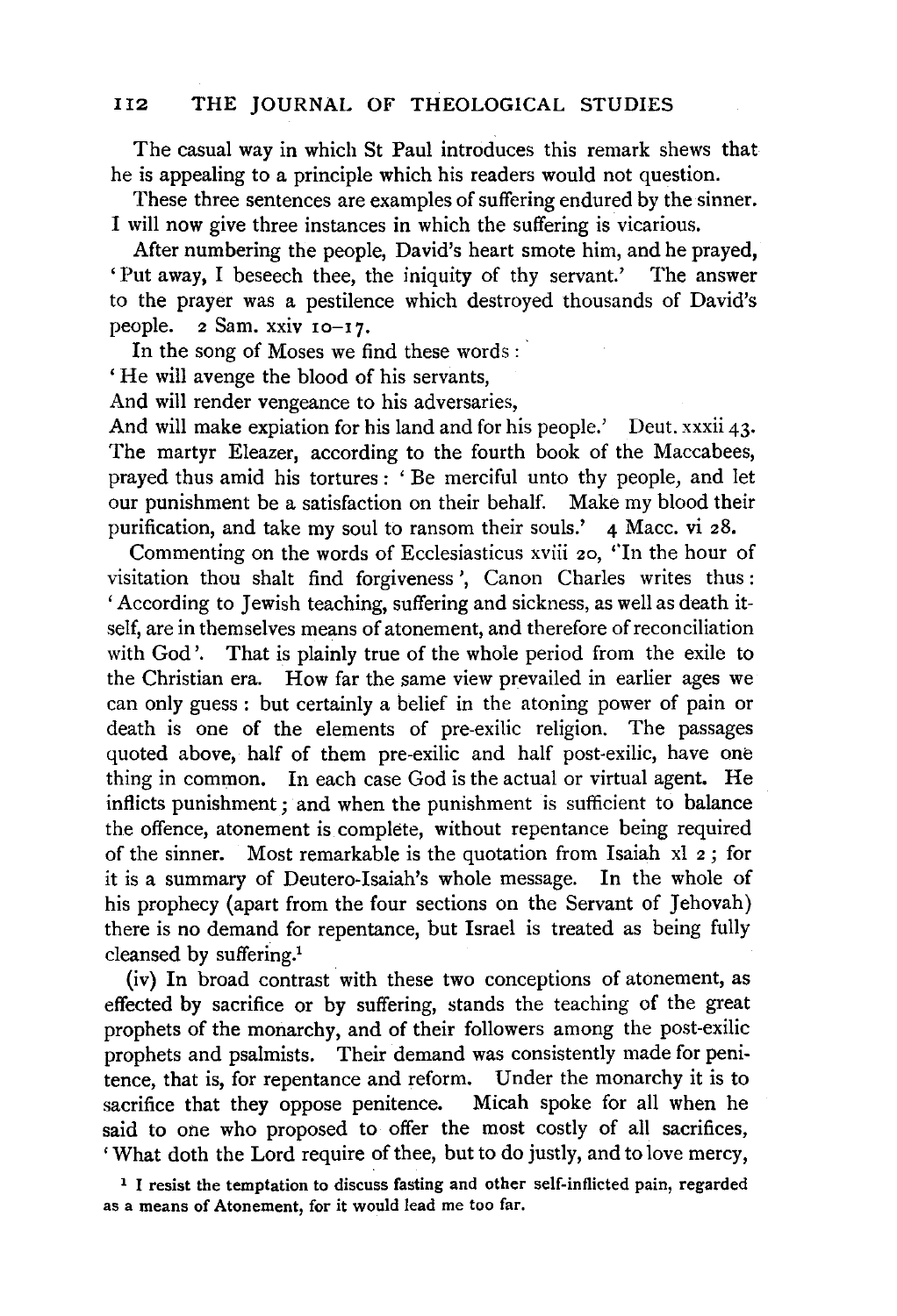and to walk humbly with thy God?' After the exile it was not so much sacrifice as mortification with which the prophets contrasted penitence. A notable example is the 58th chapter of Isaiah, of which only a few words need be quoted : 'Is not this the fast that I have chosen ?- to loose the bonds of wickedness, to undo the bands of the yoke, and to let the oppressed go free ? '

How far did the preachers of repentance affect the faith and the life of the multitude? It is hard to estimate, for the evidence is incomplete: but a partial answer may be attempted.

Sacrifice was less important after the exile than before. It was not the protests of the prophets so much as the change of habits and the break in tradition, which the exile caused, that displaced sacrifice. Still it was in a measure displaced. When we read in the 51st psalm 'The sacrifices of God are a broken spirit', we are tempted to say it has dissolved into a metaphor. But we are corrected by an editor o{ the psalm, who has added two verses at the end, 'Build thou the walls of Jerusalem. Then shalt thou be pleased with the burnt-offerings and oblations.' And we remember that long after the Return the Day of Atonement was instituted. Probably it is true that while the higher minds, such as the Son of Sirach<sup>1</sup> and some of the psalmists, could say from their hearts-' Burnt-offering and sin-offering' hast thou not required', yet in the lower levels of religious thought the old ideas of expiation remained current.2

Still less did the. doctrine of penitence do away with the practice of mortification. Penitence did, indeed, gain a formal victory, but the fruits of victory were filched from her with a *distinguo.* What is repent-. ance? How may it be discerned? ' Rend your hearts and not your garments', cries Joel. 'Create in me a clean heart' prays the psalmist.' ' Return unto the Lord and forsake sins ' advises the Son of Sirach. Excellent. But only God can read the heart, and the priest, before pronouncing absolution, demands some evidence which he can read. For his satisfaction we see growing up a system very like that of the: mediaeval church, requiring confession, restitution, and the wearing of sackcloth. As time goes on the emphasis on such externals increases. Thus in the latter part of the second century before Christ a historian could write that 'the women, girt with sackcloth under their breasts, thronged the streets. Then it would have pitied a man to see the multitude prostrating themselves, all mingled together '.<sup>3</sup>

So the demand for proofs of right feeling restored the trust in externals which the prophets had denounced. Penitence as generally

VOL. XX.

<sup>&</sup>lt;sup>1</sup> Ecclus. xxxv 1; Psalm xl 6. 2  $P$  Ben Sira retained sacrifice without being able to give any reason except that it is commanded (Ecclus. xxxv  $7$ ).  $3 \t2 \text{ Macc.}$  iii 19.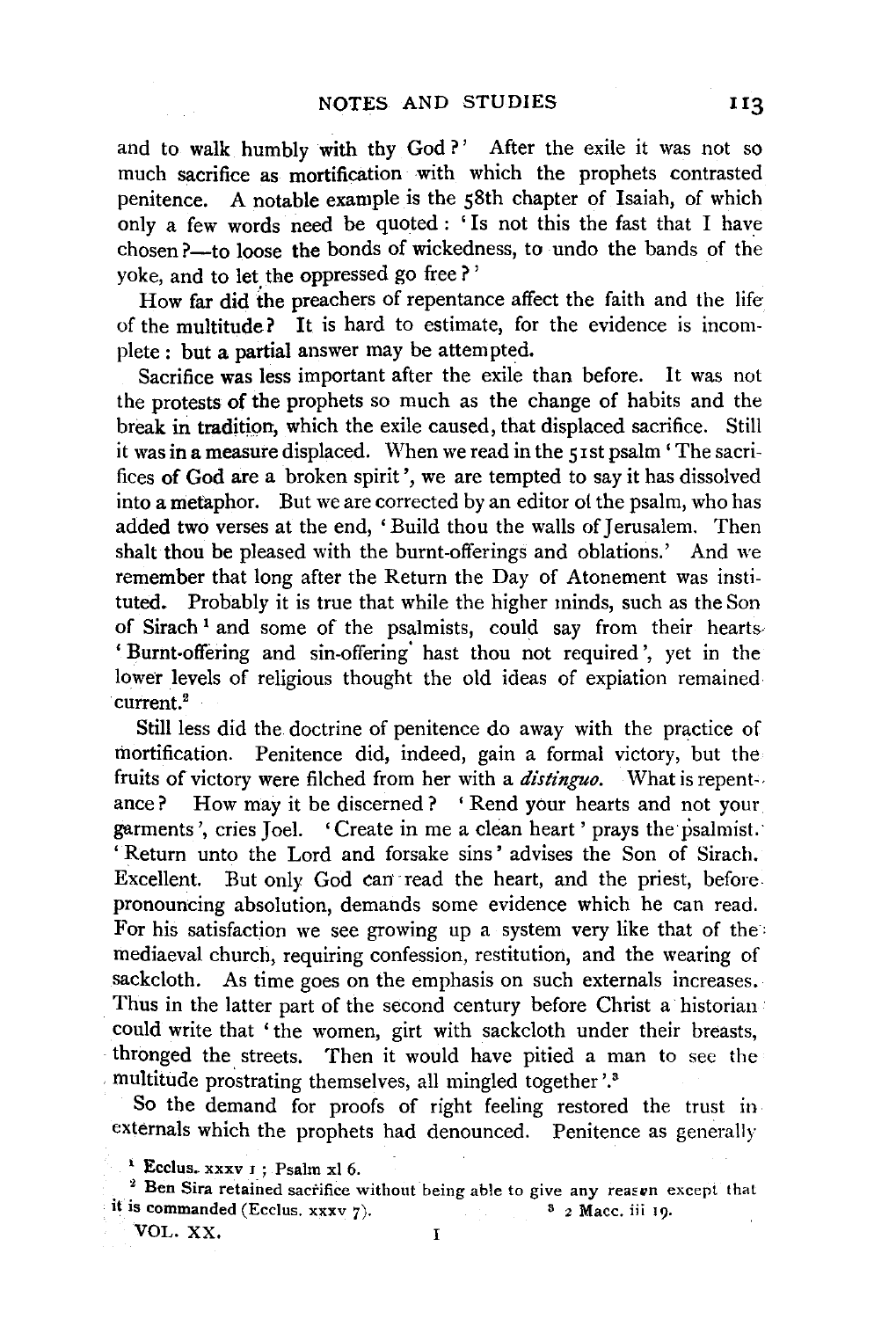#### I 14 THE JOURNAL OF THEOLOGICAL STUDIES

understood by the Judaism of the Christian era was not the deep sorrow and altered life of the 51st psalm, but compliance with the Levitical ordinances which, like the Catholic Church of the sixth century, degraded penitence into penance.

(v) A fourth conception of atonement is presented in four short passages of Deutero-Isaiah.<sup>1</sup> Whether that great poet was the author of the so-called ' Servant' prophecies, or some later poet who inherited his spirit: whether the 'Servant' is the people of Israel (as I believe) or an individual martyr ; the main conception is the same. The sufferings and death of the 'Servant' are unquestionably represented as making atonement for the sins of those who slew him, and slew him not as a sacrifice but as a malefactor. They themselves looking back upon their own deed, repentant yet rejoicing, state it clearly :—

'All we like sheep had gone astray,

We had turned every one to his own way; While Jehovah laid upon him

The iniquity of us all.'

The moving beauty and the apparent simplicity of this most vivid of dramatic lyrics are apt to conceal from the reader the truth that the underlying conception is by no means simple. In the first place, though the poet evidently thinks of the Servant's death in terms of sacrifice, that death really lacks the primary conditions of sacrifice: for there is no one who offers the victim, and according to Hebrew conceptions the benefit of a sacrifice accrues only to the person who offers it, or to some one in whose interest it is consciously offered. The poet's interpretation of the Servant's death really rests upon the undeveloped notion described above, that pain as such can balance sin, and the pain need not be borne by the sinner. 'Jehovah hath laid on him the iniquity of us all' recalls the verse of Deuteronomy, already quoted, which tells how Jehovah himself makes atonement for a guilty land by slaying the offenders whose sin polluted it.

But the Servant's death is only a part of the atonement. The emphasis lies rather upon the pain and indignity which make his life a long martyrdom. Here again there is a 'mixed mode of thought'. For whereas Deutero-Isaiah consistently teaches that punishment wipes out the sin of him that endures it, in this case the punishment is not only vicarious, but is inflicted by the hands of the very sinners of whose forgiveness it is the price.

The poet, whatever his date, is in a very different stage of thought from the authors of Samuel and Deuteronomy. He seems to stand at a point of vision where sacrifice, suffering, and. martyrdom melt into

<sup>1</sup> Isa. xlii 1-4, xlix 1-6, 1 4-9, lii 13-liii 12.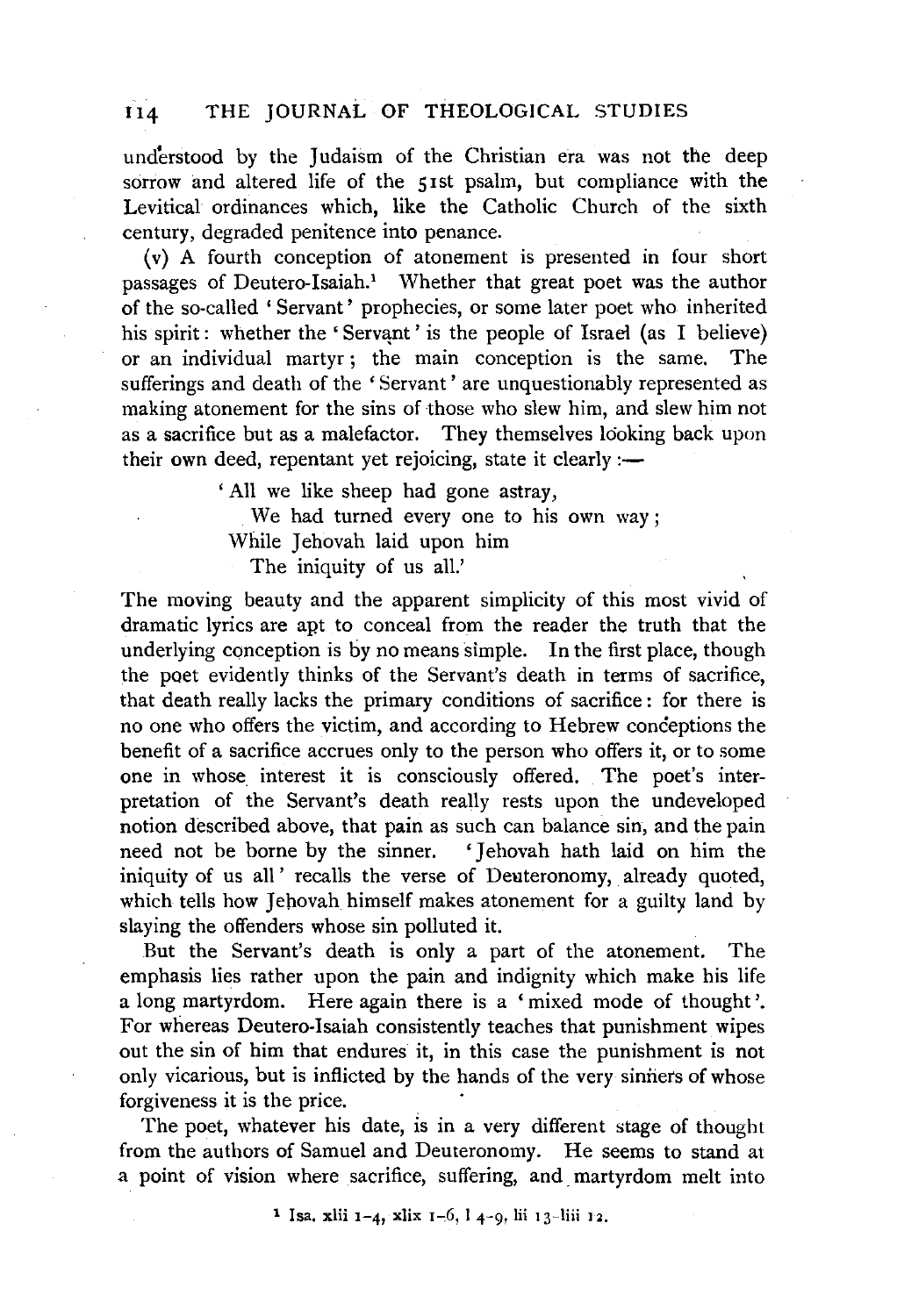one another in the dawn of a new conception. Like other new thoughts of the first order, it was but dimly defined at first. Perhaps it may be interpreted thus : All redemptive service done for mankind has its root in sympathy : and sympathy in the full sense means not only feeling for another, but feeling with him-sharing his pain, his weakness, his sorrow, even his degradation. Look where we may, we find the same law, that he who would uplift a fellow man must stoop to his level; he who would relieve suffering must in a very real sense share it. What is the reason of that law? we long to ask. There is no answer, except that the law is part of that mystery of pain which baffles our intelligence.

The dramatic form in which the poet presented his message has caused many misunderstandings. But it has preserved and enshrined the key which he found to the mystery of Israel's long martyrdom, to aid a grateful Church in unlocking a greater mystery still.

(vi) Turning over the pages of the New Testament we can hardly fail to recognize that the 'Servant' prophecies had a predominant influence in shaping early Christian conceptions of Atonement. From St Matthew to Ephesians there is not a single book which does not contain both quotations from them and allusions to them : and the writers of r Peter and Hebrews make a large use of them. And yet the careful reader is left in doubt as to some important questions. How far, in the minds of the early disciples, was the idea of sacrifice associated with that of martyrdom? When a New Testament writer quotes a phrase from these prophecies, ought we to assume that he implies a definite theory as to the whole complex of conceptions which (as we have seen) the prophecies combine? And if that be the case, how can we explain the fact that no single writer quotes Isa. liii 10, 11 as a prophecy of the resurrection ?

Materials for answers to these questions may be most conveniently found by examining the references in something like chronological order. Let us consider first the sayings attributed to our Lord Himself, next the speeches in the Acts, then St Paul's teaching, and that of other epistles, and last the statements which the evangelists make in their own persons.

If Jesus applied to Himself the words 'He was numbered with the transgressors',<sup>1</sup> must we understand that He claimed to fulfil the whole chapter from which the words are taken ? In another case it was not so : for when He read Isa.  $lxi$  in the synagogue, He pointedly omitted the words ' and the day of vengeance of our  $God$   $2^2$  A similar question arises about the dramatic scene of Peter's confession at Caesarea

<sup>1</sup> Luke xxii 37.  $2 \text{ Ibid. iv } 16-21$ .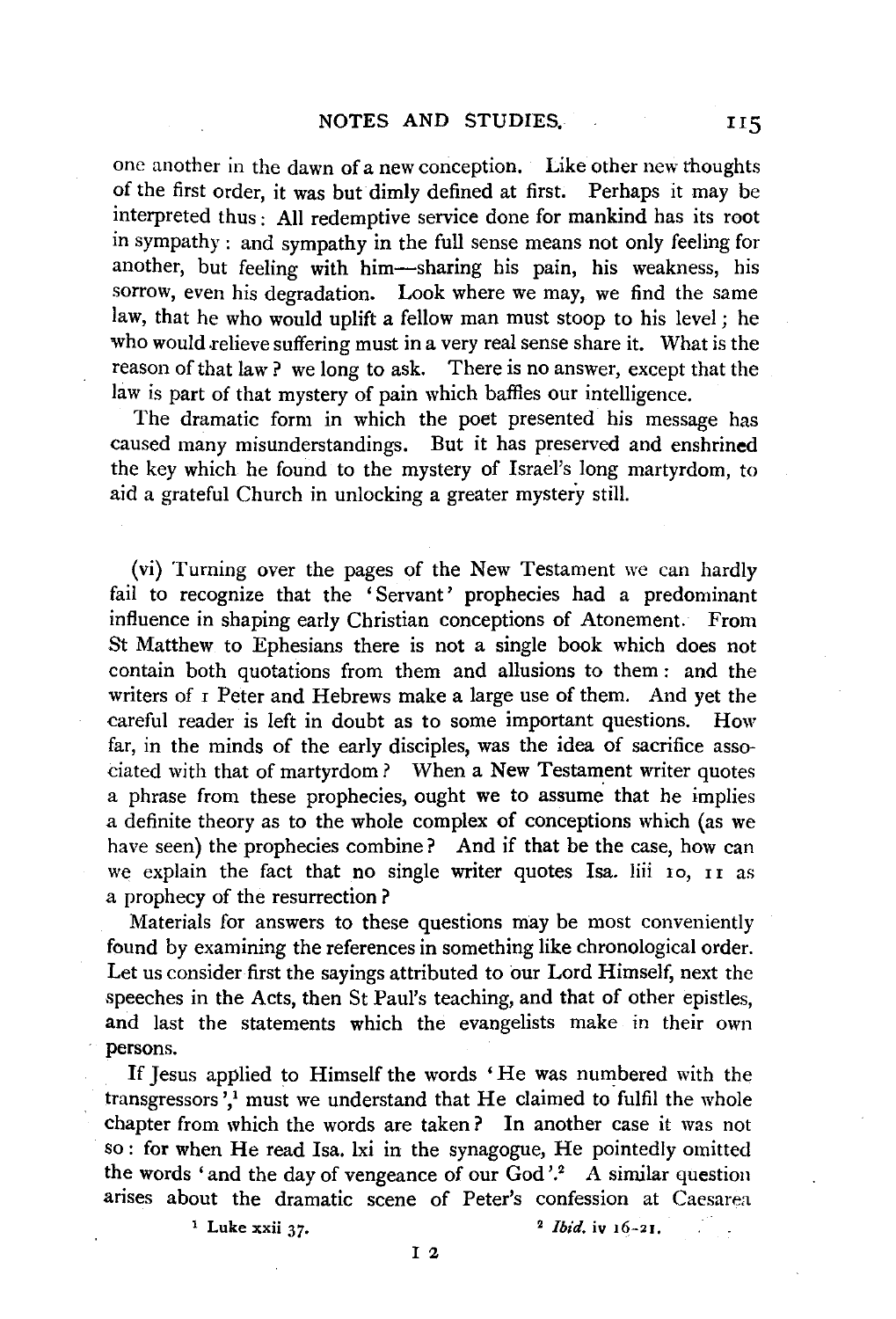#### <sup>I</sup>16 THE JOURNAL OF THEOLOGICAL STUDIES

Philippi.<sup>1</sup> Though the words of the Synoptic narrative shew no trace of Isaiah's language, the underlying thought is certainly an identification Isalah's language, the underlying mought is certainly an identification<br>the Son of Man with the Servant of Jehovah. But how far was the<br>entification carried ? If we may judge by the context, it was not identification carried? If we may judge by the context, it was not carried beyond the life of suffering and the death of shame: for no reference is made to 'The Lord hath laid on him the iniquity of us all', and such reference seems to be excluded by the emphasis with which Jesus insists that His disciples must be ready to follow in their Master's steps.

Had our Lord, on that solemn occasion, actually spoken of His approaching death as piacular, how could it be that neither the epistle of St James nor the early speeches recorded in the Acts shew any trace of a conception so cardinal? The explanation which has been offeredthat the apostles were silent on this topic for fear of offending the Jews--is oddly applied to St Peter, who said  $\frac{d}{dx}a_{\rho\alpha}$   $\frac{d}{dx}a_{\rho\beta}e_{\alpha}e_{\gamma\mu}\omega_{\nu}$   $\frac{d}{dx}\delta$  $\theta$ εού ... διà χειρòs ανόμων προσπήξαντες ανείλετε; and still more oddly to St Stephen, who said ού νύν ύμείς προδόται και φονείς έγένεσθε. St Luke, of course, does not give us verbatim reports. But, in summarizing speeches of such importance, the disciple of St Paul would be the last person to omit a piacular explanation of the Lord's death if it had been offered.

The evidence, then, seems to indicate that the Synoptic report of our Lord's words at Caesarea is accurate in its negative as well as its positive features; and that when He applied phrases of Isaiah to Himself, He did not mean to apply their whole context also.

At any rate it is in St Paul's epistles that we find the first attempt to refer such words as 'it was the sins of the world that He bore' to the crucifixion. Of the familiar passages which illustrate this view, it e crucinxion. Of the familiar passages which illustrate this Will be enough to quote three, which are typical:<br>  $\tau \partial v \mu \dot{\eta}$  γνόντα διμαρτίαν  $\bar{v} \pi \partial \rho \dot{\eta} \mu \partial \nu$  διμαρτίαν εποίησεν. 2 Cor. v 21.

 $\delta$ <sub>5</sub> παρεδόθη δια τα παραπτώματα ήμων. Rom. iv 25.

 $\delta\hat{\alpha}$  της υπακοής του ένος δίκαιοι κατασταθήσονται οι πολλοί. Rom. v 19. In these sentences, and many such, we hear the echoes of ' the Lord bath laid upon him the iniquity of us all'. Echoes repeat the sound,

 $\frac{1}{16}$  Mark viii  $\frac{1}{16}$  r. Some readers, indeed. find the equivalent of the equivalent of this indeed.  $\frac{1}{2}$  mark viii  $\frac{2}{7}$ -1x 1. Some readers, indeed, and the equivalent of this in the later passage (Mark x 45) where, after promising that the sons of Zebedee should drink of His cup, Jesus says και γάρ ο *υίος του ανθρώπου ούκ ήλθεν διακονηθήναι*, άλλα διακονήσαι, και δούναι την ψυχην αυτού λύτρον αντι πολλών. But (1) the last clause is inapplicable to the sons of Zebedee, and reads like an interpolation.  $(2)$  It is doubtful whether the Greek words used can properly bear the sense in which they uptiul whether the Greek words used can properly bear the sense in which they in to be here employed. For down  $\tau \eta \nu \psi \chi \eta \nu$  in the one place where it occurs. in the LXX means 'devote living energies' (*I Macc.* ii 50). [But in John xv 13  $\theta \epsilon \hat{i}$ vai  $\tau \hat{\eta} \nu \psi \nu \chi \hat{\eta} \nu$  is so used. And  $\lambda \nu \tau \rho \acute{\sigma} \nu$  in Num, iii 41 (where alone it is applied to a living person) describes the living service of the Levites, not their death, in place of the firstborn of Israel.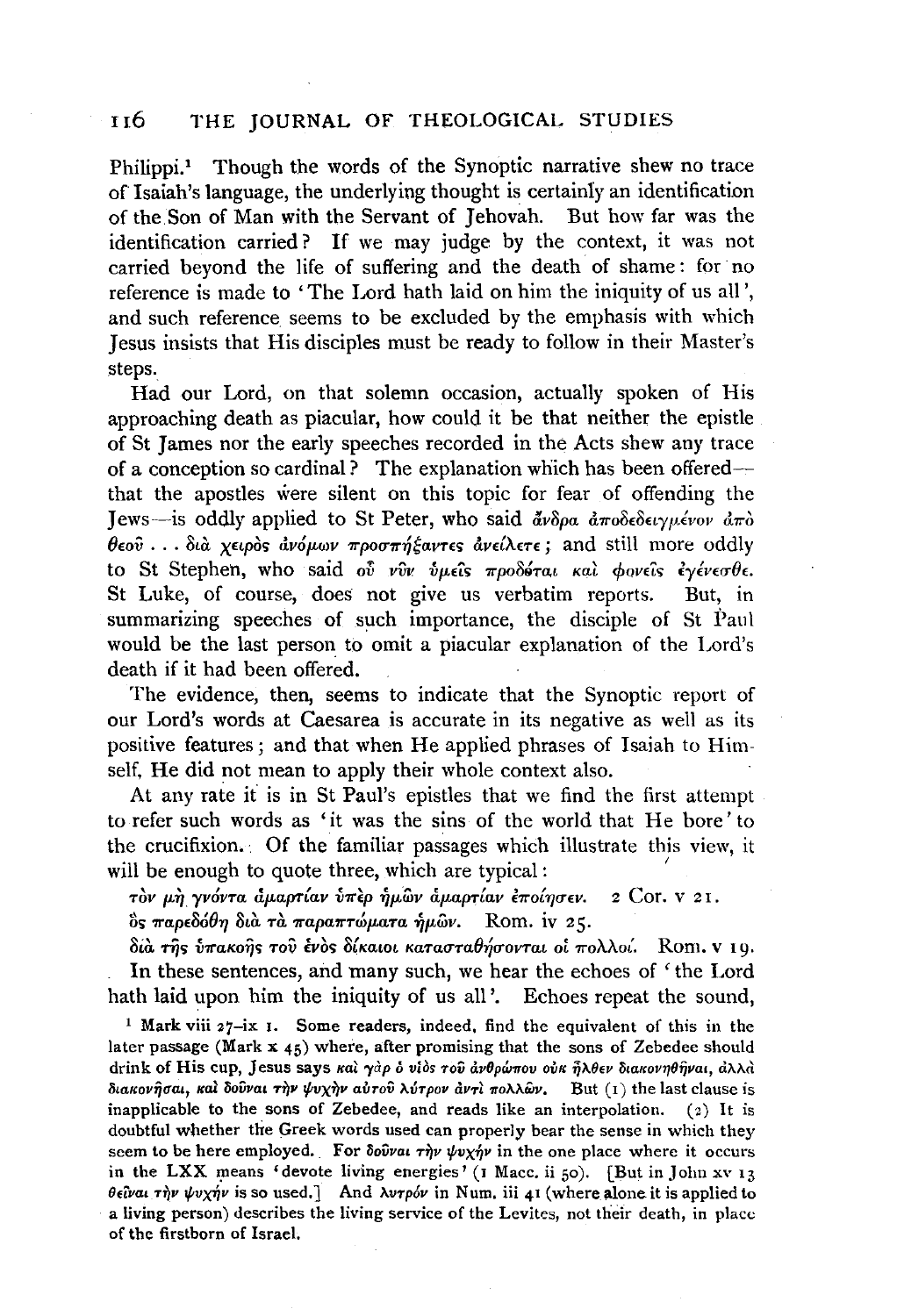but with a difference : and so it is here. The musings of a poet upon the mystery of his nation's martyrdom have been translated into a literal record of a transaction ; even as the ballad of Bethhoron was translated into prose by a scribe who made the sun actually stand still. It is a process to which the Hebrew mind was prone; and Paul, with all his genius and inspiration, continued to think like a Jew.

So did the authors of Hebrews and the first epistle of St Peter, who shew clear traces of Pauline influence. The former writes  $\delta X_{\text{out}}$  $\frac{\partial}{\partial \pi} \alpha \xi$  προσενεχθείς είς τὸ πολλῶν ἀνενεγκεῖν ἀμαρτίας<sup>1</sup>: the latter, δς τὰς *aμαρτίας ήμων αυτος ανήνεγκεν εν τω σώματι αυτού επι το ξύλον.<sup>2</sup>* 

Shocked by such crude substitutionism, many writers have tried to explain this language away; and to prove that St Paul did not mean what he said, by shewing that he held a spiritual conception of atonement with which these passages are inconsistent. All that they succeed in proving is that St Paul, like all great prophets, stood with one foot in the past and one in the future. Even more than Isaiah, St Paul was able to fuse inconsistent beliefs in the white flame of his spirit, not observing that they could not really be welded together. That is the hall-mark of his genius, not a proof that he did not hold the lower view as well as the higher.

What, then, is the significance of such sentences as those which have been quoted above? Surely they represent the first stage of an inevitable process of interpretation. Thoughtful men, when confronted with a great new fact, feel bound to bring it into relation with their own philosophy. The crucifixion, with its manifest consequences, was an overwhelming fact : the instinct of the scholarly Jew compelled him to fit it with a frame of Jewish thought: and one such frame (but not the only one) was provided by the individual interpretation of the 'Servant ' prophecies. As we shall see presently, there was another which the apostle generally preferred.

The writers of the Synoptic Gospels, when they are not quoting our , Lord's words but expressing their own thoughts, shew the influence of the 'Servant' passages very plainly. Not only does St Matthew twice directly quote them as prophecies of Christ: what is more significant is that the whole narrative of the Passion in all three Gospels is studded with reminiscences of the Servant, key-words being so introduced as to suggest inferences of fulfilment. But these suggestions are limited to the pathetic aspect of the 'Servant' prophecies, and always stop short of the piacular.

The Fourth Gospel draws inspiration from the same source, but the form of expression is characteristically different. After quoting the words 'Lord, who hath believed our report?' the author adds 'These

 $1 \text{ Heb. is } 28.$   $2 \text{ I Pet. ii } 24.$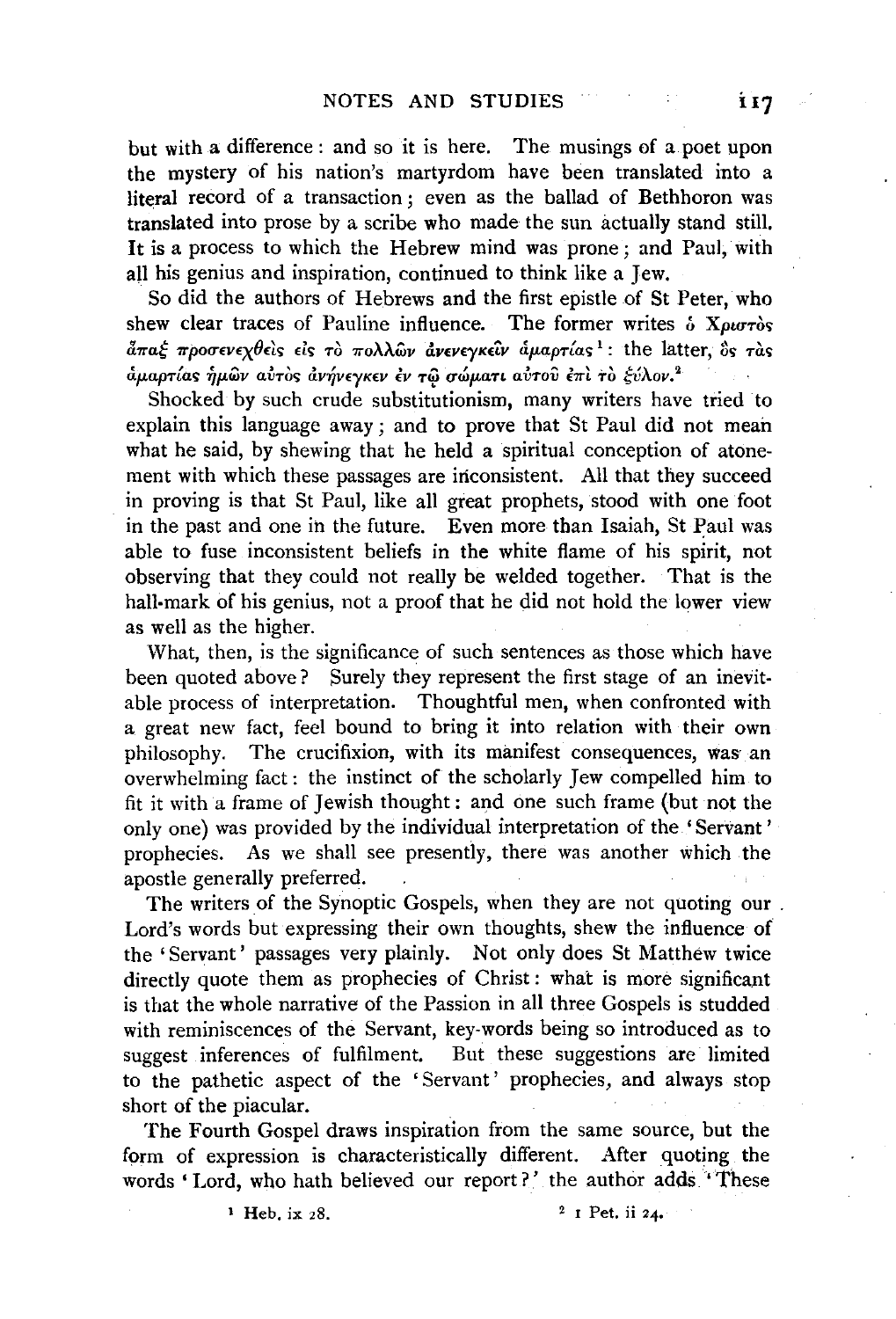things said Isaiah, because he saw his glory'; and so he gives us the key to his interpretation. Turning to the LXX of Isa. lii 13, we read iδού, συνήσει δ<sup>΄</sup> παίς μου, και ύψωθήσεται και δοξασθήσεται. That verse has supplied two *leitmotivs* which run through the Gospel<sup>1</sup>— $\partial \psi$  $\partial \partial \theta$ *at*, applied to describe both the crucifixion and the ascension, is the note of the earlier chapters,  $\delta$ o $\acute{\epsilon}$ d $\acute{\epsilon}$ co $\theta$ at in the later chapters is the phrase for the Passion as a whole. In the twelfth chapter the two words meet,  $\hat{v}$ *vo* $\hat{v}$  $\sigma \hat{\theta}$ *at* occurring twice and  $\delta$ *o* $\hat{\epsilon}$ *á* $\hat{\epsilon}$ *e* $\sigma \hat{\theta}$ *at* four times.

In such a picture of the Passion, painted in colours of exaltation and glory, there is no place for the piacular. The words of John the Baptist 'Behold the lamb of God, which taketh away the sins of the world'<sup>2</sup> are not, as some have thought, an exception : for 'the lamb' is not the lamb of Isaiah, but of the Passover; and the Passover is essentially sacramental, not expiatory. Yet the phrase does form a link between the two conceptions of the Passion, as martyrdom and as sacrifice, and shews how easily men's thoughts overleap the boundary between the two. That makes it the more remarkable that the earliest disciples, as our quotations shew, never made any such confusion. So the answer to our first question is in the negative. As to the second question, it appears from the quotations that in general the New Testament writers and speakers quoted parts of a prophecy without intending to imply the fulfilment of the whole. And that explains, in answer to the third question, how, among the many applications of the 'Servant' prophecies, there is none which draws any inference about the resurrection.

(vii) Seeing how large a place sacrifice held in the religious thought of the ancients, and especially of the Jews, it was inevitable that imagery drawn from sacrifice should be employed to describe the Lord's Passion. It is therefore instructive, and a little surprising, to observe how rarely such images are actually used, and with what limitations. The prominence which Church tradition gives to certain striking phrases disturbs our sense of proportion. When we correct it by counting, we find that the definite images drawn from sacrifice are in the Gospels only three or four, in St Paul's writings about a dozen, in the epistle of St Peter one, in the first epistle of St John four or five, and in the Apocalypse a single phrase several times repeated. Only in the epistle to the Hebrews does the conception of sacrifice occupy a considerable space. •

Modern readers, unfamiliar with the Law, are apt to give too wide a meaning to sacrificial language, ignoring the limitations and distinctions which were present to the mind of every educated Jew. As has

Ψł

<sup>&</sup>lt;sup>1</sup> Westcott pointed them out in his edition of St John, but apparently did not recognize the source from which they were drawn.

 $2$  John i 20.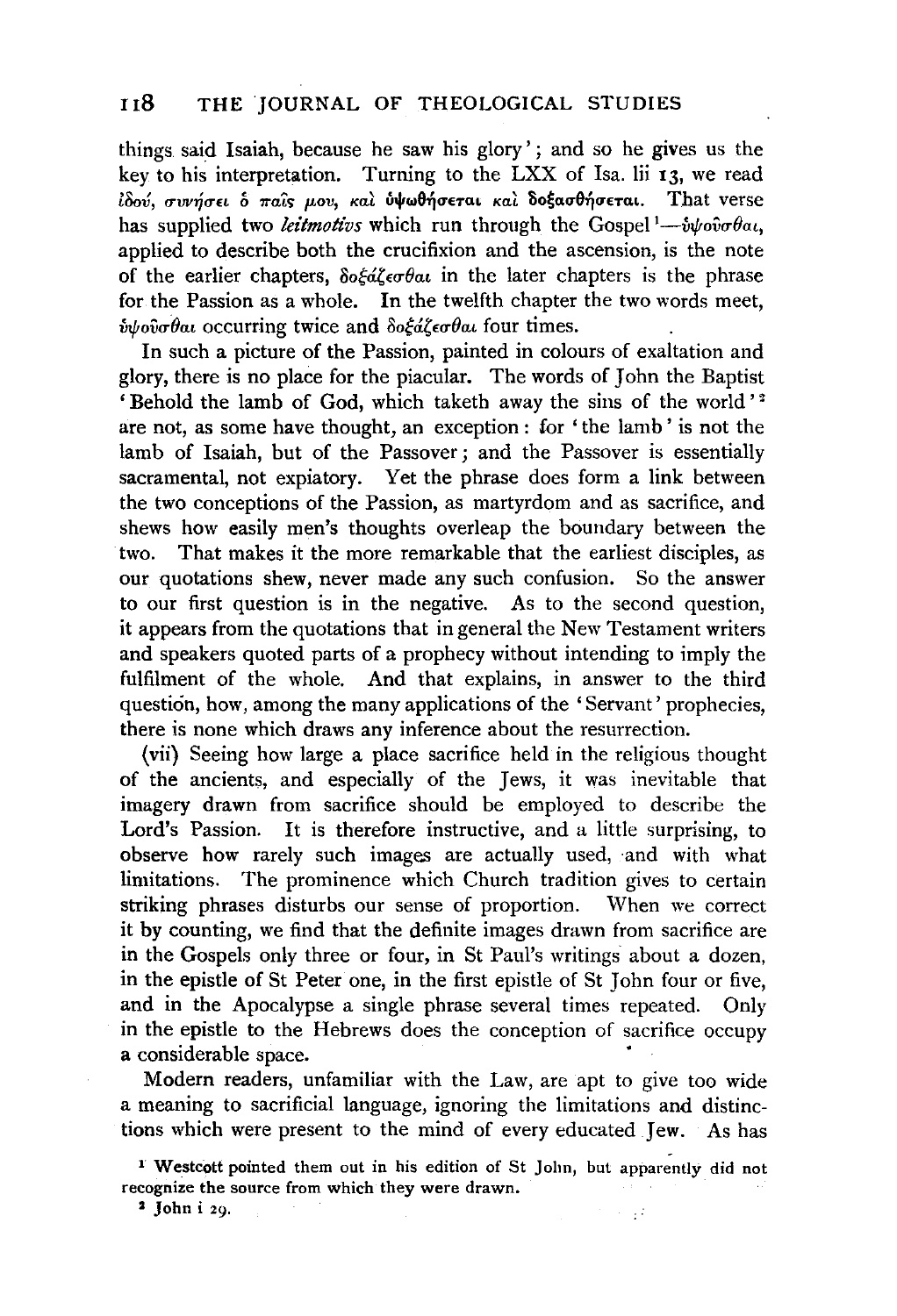been indicated in § r, orthodox Judaism did not regard sacrifice as atoning for sins in our sense of the word, but only for ceremonial or unconscious offences : nor did it confuse, as we often do, the sacramental with the piacular offerings. Both these facts are of vital importance for the interpretation of our Lord's words at the last Supper. For when He gave bread and wine to His disciples as representing His own body and blood, saying  $\tau$ ov $\tau$ <sup>o</sup> *d*ort  $\tau$ <sup>o</sup> *atha hov*  $\tau$  $\hat{\eta}$ s  $\delta u \theta \eta \kappa \eta s$ , He was in effect defining the way in which His death was to be regarded. Now according to Hebrew tradition a covenant was sealed, not by a burn't offering, but by a peace offering, which was sacramental. If, then, our Lord's words are correctly reported by St Paul and St Mark-the two earliest authorities-they establish two points. (r) That Jesus did not regard His death as piacular-a sacrifice for sin. For He and His disciples knew that, according to the Levitical law, even piacular sacrifices could not atone for moral offences.<sup>1</sup> ( 2) That He intended His disciples to celebrate His death as the seal set upon the new covenant, the new relationship between God and man, of which His whole life was the manifestation. What could be 'more natural, more satisfying than for Him, who had lived to reconcile men to God, to account His death the sacrifice which was needed to give that new covenant validity in the eyes of men? Who can deny, whatever be his creed, that it was the death of Christ which won men to obey the teaching of His life? From the time when St Paul resolved to preach 'nothing but Christ crucified' down to our own day, when missionaries carry the same message into darkest Africa, it has been the Cross which has commended the Gospel of hope and freedom.

As in the case of the scene at Caesarea, the Synoptic report of the Last Supper is confirmed by the silence of the Acts : for the speeches of St Peter and St Stephen give no hint that the crucifixion is to be regarded as a sacrifice for sin. Indeed that view is virtually excluded by the words of Acts iii 26, v 31. So far as the records go, St Paul was the first who presented this view in his teaching. It is not always certain whether he is thinking of martyrdom or sacrifice. The instances in which he certainly means sacrifice, as distinct from martyrdom, are few ; but they are decisive. The following examples will probably suffice :  $\delta$ ν προέθετο ο **®εος ίλαστήριον δια πίστεως εν τω αύτο**υ αίματι. Rom.

 $iii$  25.

*OtKf!-tw()£vT£> vvv iv* T<() *aZJLaTt* a~Tov *uw{)1J<TOJLE{)a.* Rom. v 9•

<sup>1</sup> St Matthew's Gospel, in the parallel passage, adds an important phrase, els apediv apapriwv. Many scholars, on critical grounds, regard it as an unwarranted addition to the text. But I have not seen the reason given which appears to me decisive. No orthodox Jew could either regard a peace offering as piacular, or hold that a piacular sacrifice could cleanse from sin, other than ceremonial offences.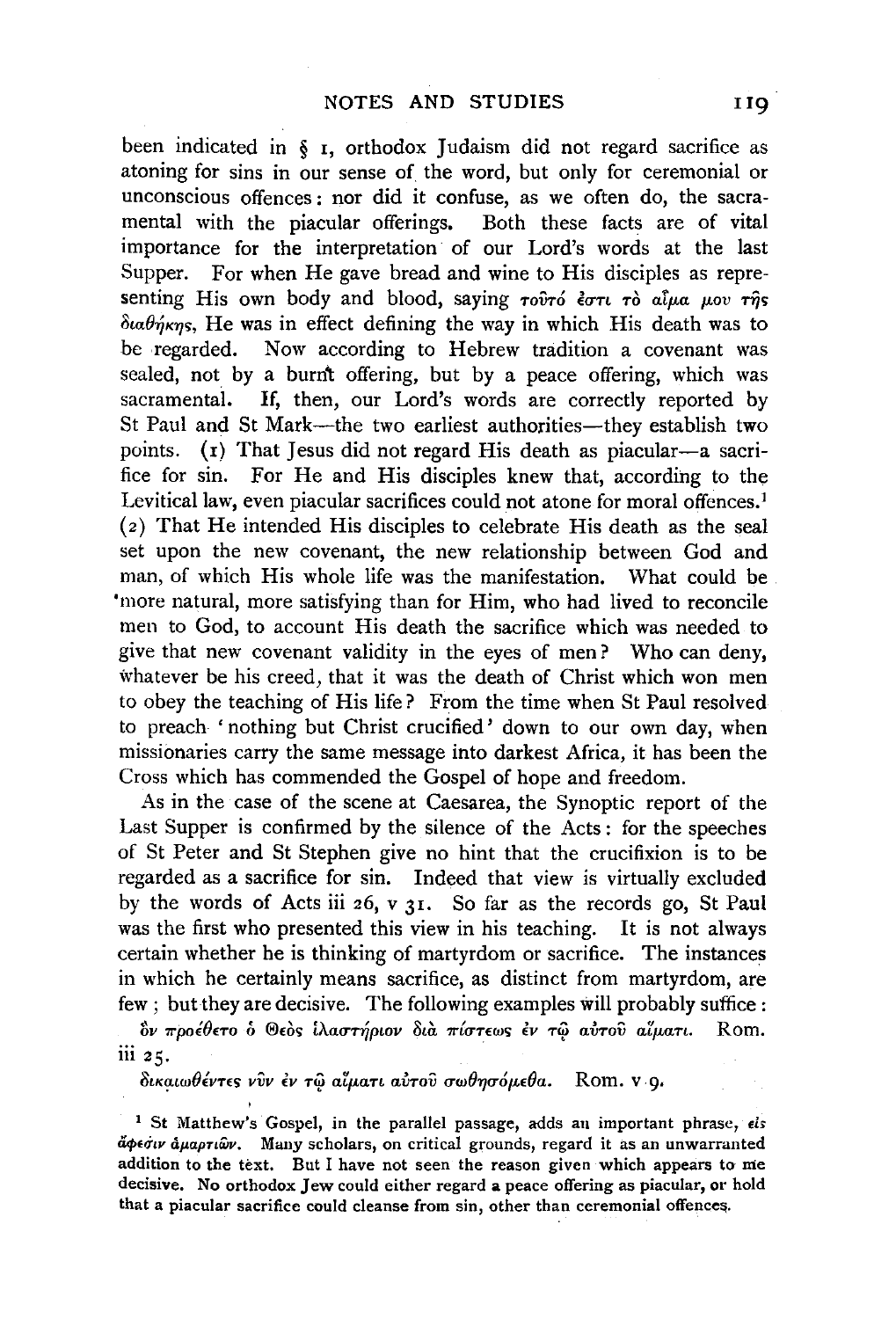#### 120 THE JOURNAL OF THEOLOGICAL STUDIES

o ®eo., *Tov* ~avTov *viov 7rEp.I/Ja'>* ••• 7rEpt *clp.apr{a<;* ... *i'va* To *OtKa{wp.a Tov*   $\nu \phi \mu \omega v \pi \lambda \eta \rho \omega \theta \hat{\eta}$  *iv*  $\eta \mu \hat{\nu}$ *.* Rom. viii 3, 4.

 $\pi a \rho \epsilon \delta \omega \kappa \epsilon \nu$   $\epsilon$  avrov  $\pi \rho \sigma \phi \rho \rho \alpha \nu$   $\kappa a \iota$   $\theta \nu \sigma (\alpha \nu \tau \hat{\omega}) \theta \epsilon \hat{\omega}$ . Eph. v 2. Besides these there are three passages in which *at<sub>t</sub>ua* is used in a definitely sacrificial sense: Eph. i 7, ii 13; Col. i 20.

Yet St Paul's language in such passages is neither exact nor explicit. Though his general meaning is plainly to describe the death of Christ as a piacular sacrifice, he speaks only of  $\theta v \sigma \alpha$  and  $a \mu a$ , which are common to all sacrifices, while the characteristic feature of such offerings-the burning of the flesh-is not once mentioned. The author of the epistle to the Hebrews, we may fairly conjecture, feeling how serious was this omission, endeavoured to supply it (Heb. xiii 12). His unsuccessful attempt did but emphasize the difficulty: but at the same time it gives us a clue to St Paul's own thought. For when he  $assumes<sup>1</sup> that the sacrifice of the Day of Atonement only is in$ question, he confirms the impression given by the use of the word  $i\lambda a\sigma\tau\eta\rho\omega\nu$  in Rom. iii 25, that St Paul had already chosen that sacrifice, rather than any other, as the type of Christ's atoning death. Two reasons might naturally determine the choice. Though the bodies of the victims were in fact burned,<sup>2</sup> the striking feature of the day's ceremony was the sprinkling of their blood upon the Mercy Seat. And in the popular mind, in spite of official pronouncements, that sacrifice was regarded as atoning for all sins. Here, we may well suppose, the apostle found the one sacrifice which in essence corresponded with the vicarious death of the Servant of Jehovah; it was recognized by all Jews as the great sacrifice of the year: and therefore he felt that it offered a firm basis for his argument. No doubt he was thus departing from orthodox Jewish teaching. But this interpretation of the Lord's death was undoubtedly a response to the demand of many converts, both Jew and Gentile, whose conversion did not change the feeling about atonement which was ingrained in them ·by millenniums of tradition. To such men the reproach, which was so often urged against Christians, that they had neither priesthood nor sacrifice, appeared to be a fatal charge, which must be disproved. The epistle to the Hebrews is at once a symptom and a confirmation of this feeling. The author has been made aware of two objections which were naturally brought against St Paul's sacrificial theory of the Atonement, and he endeavours to meet them by a restatement.

Men had asked (so we infer) 'If Jesus was the victim in a sacrifice, who offered that sacrifice?' As we have seen, Isaiah liii supplied no

<sup>1</sup> Heb. ix 7, xiii  $11 - 13$ . **I** Lev. xvi 27; Heb. xiii 12.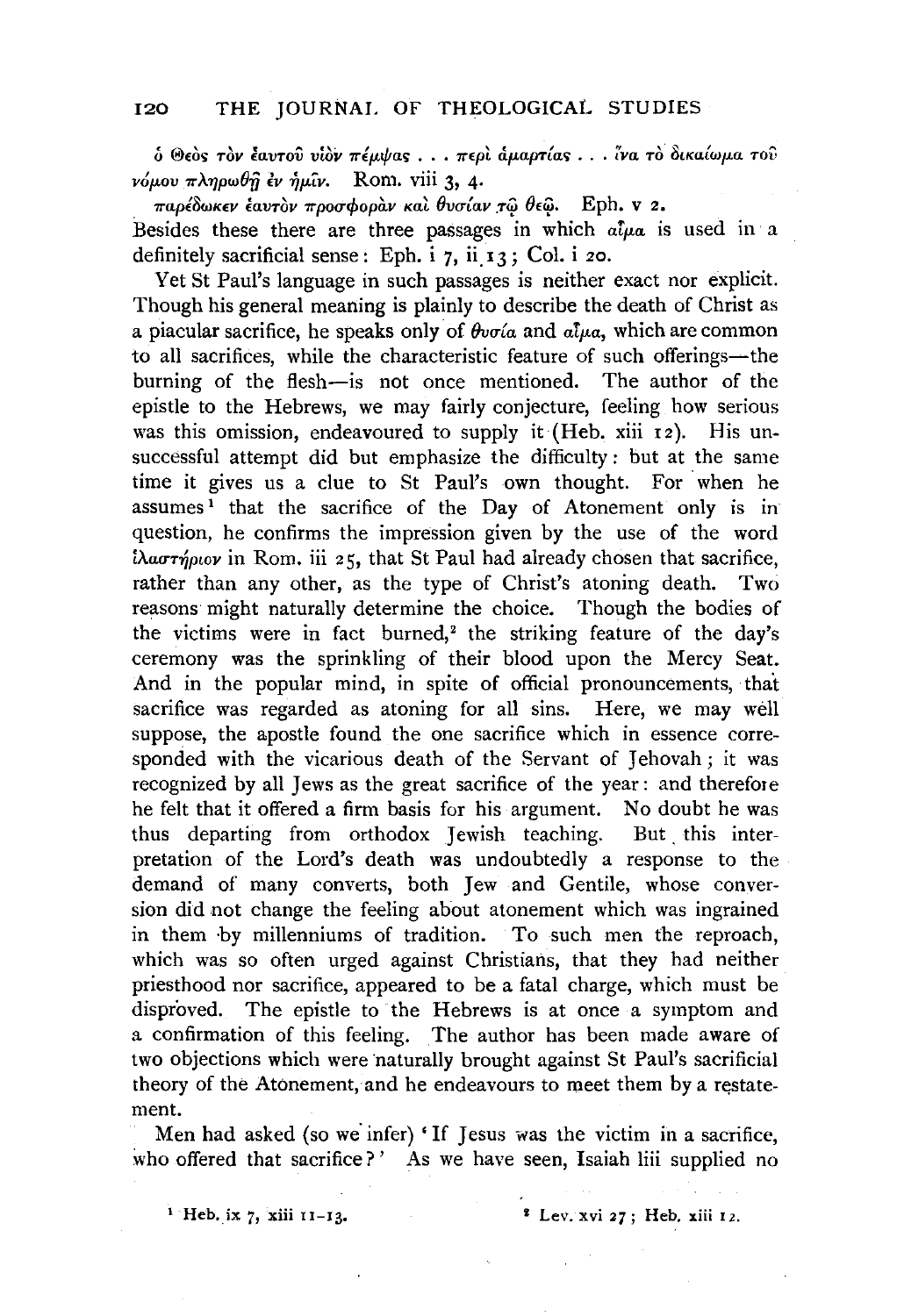answer. St Paul had suggested two answers,  $(i)$  that God himself (as in Deut. xxxii 43) made the offering- $\ddot{\delta}$   $\pi \rho \delta \dot{\theta}$ ero  $\dot{\delta}$  ® $\epsilon \dot{\delta}$ s ... i $\lambda a \sigma \tau \dot{\eta} \rho \omega \nu$ <sup>1</sup>  $-$ and (z) that Christ offered Himself as a willing victim $-\pi a\rho \epsilon \delta \omega \kappa \epsilon \nu$  $\frac{\partial^2 u}{\partial x^2}$  But it was easily shewn that neither of these suggestions satisfied the requirements of tradition, which have been described in  $§$  v : so the question was repeated. The new answer which is given in the epistle to the Hebrews is formally adequate—' Christ is our High Priest. As such He has authority to offer sacrifices on behalf of us all. As such He has authority to offer sacrifices on behalf of us all. The victim which He offers is Himself.' But this answer, as was found later, rather shifted the difficulty than removed it.

The other objection went deeper. Seeing that sacrifice, according to the Law, can expiate only ceremonial offences, how can you claim that the death of Christ atones for sins? Logically, no appeal could be made to Isaiah liii, for the expiation there contemplated is wrought not by a victim's blood but by a martyr's sufferings. The objection was rather ignored than answered by St Paul's appeal to the Day of Atonement, which has been described. His more logical disciple recognizes the difficulty and offers a solution.  $\epsilon i$  yàp tò aip.a tpáywv Kai Tdvpwv ...  $\dot{\alpha}$ γιάζει πρός την της σαρκός καθαρότητα, πόσω μ $\hat{a} \lambda \lambda$ ον το αίμα του Χριστου  $\ldots$  καθαριεί την συνείδησιν ήμων; <sup>3</sup> To a modern mind such analogical reasoning is not quite convincing. But it is exactly parallel to the action of John the Baptist in transforming baptism. The Jews had applied it to wash off the ceremonial uncleanness of the flesh from heathen converts: he applied to the Jews themselves, in order to wash off moral pollution.

Parallel to the line of interpretation which connected the sacrifice of the Cross with that of the Day of Atonement there was another which identified it with the sacrifice of the Paschal lamb. Until the dates of the Apocalypse arid of r Peter are fixed, it is unsafe to claim priority for either : nor need we suppose that the teaching of one is derived from the other. The Apocalypse makes no statement of doctrine: but the prominent use of such phrases as 'the Lamb that was slain', in whose blood 'the saints washed their robes', without any explanation, implies that the writer's circle, at least, was familiar with a theory which identified the crucified Christ with the Paschal lamb.• In the first epistle of St Peter there is a definite statement of doctrine:  $\partial \lambda v_T \rho \omega \theta_T \epsilon$  $\cdots$   $\tau$   $\mu$   $\omega$   $\alpha$   $\mu$   $\alpha$   $\tau$   $\omega$   $\alpha$   $\mu$   $\omega$   $\alpha$   $\mu$   $\omega$   $\omega$ , which implies the same identification.<sup>5</sup>

<sup>1</sup> Rom. iii 25.  $^{2}$  Eph. v 2.<br><sup>3</sup> Heb. ix 12. 14.  $^{4}$  1 Pet. i 18.

<sup>3</sup> Heb. ix 12, 14.

<sup>5</sup> In this reference to the Passover there is some confusion. As it was a family sacrifice of communion, a share would naturally be claimed by the household gods : so that the blood would be sprinkled on the teraphim, whose place was over the door of the house or tent. Naturally the custom survived the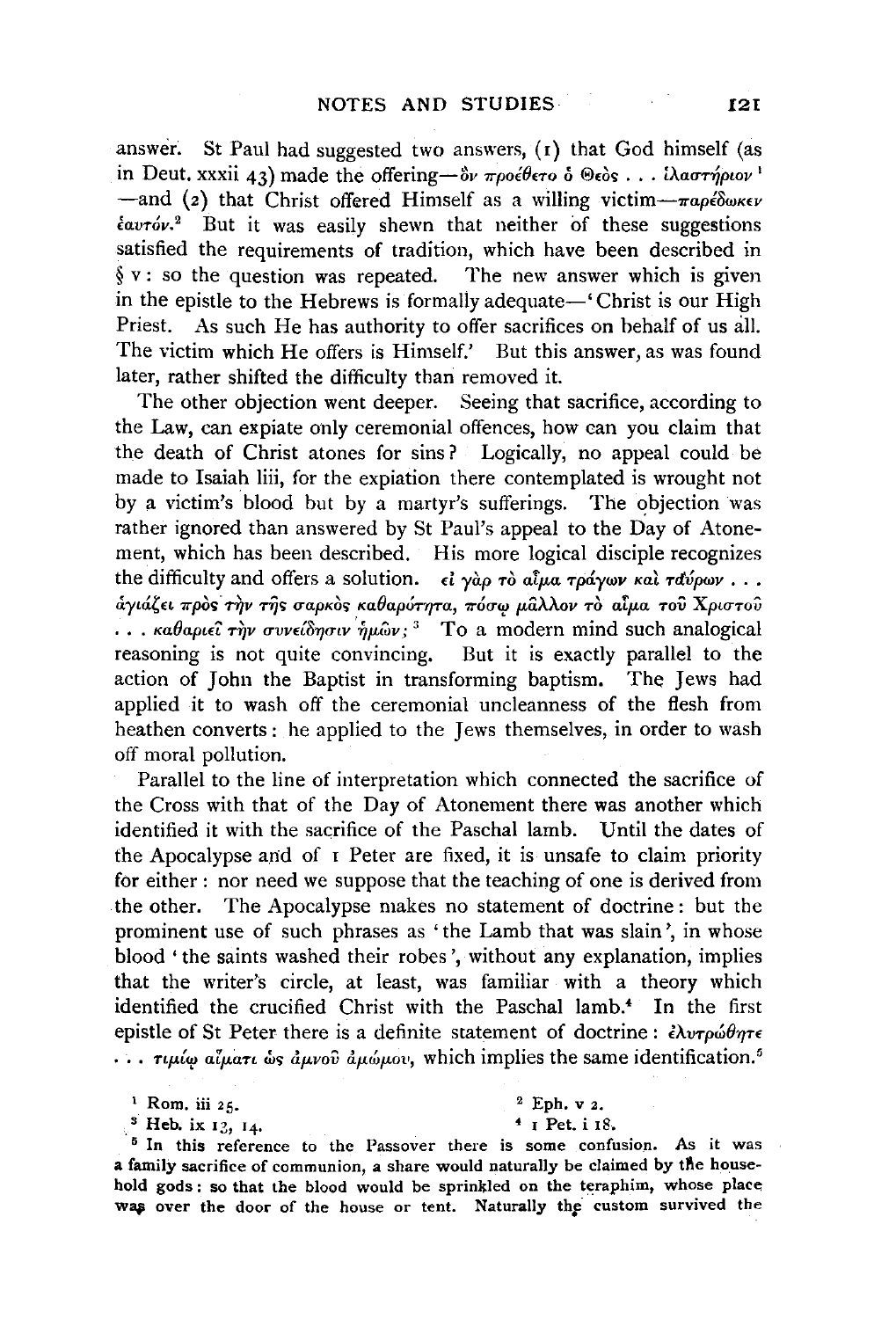But the full developement of the thought is found in the (ourth Gospel, which puts into the mouth of John the Baptist the exclamation ' Behold the Lamb of God, which taketh away the sin of the world',  $i\delta \epsilon$ ,  $\delta d\mu\nu\delta s$ τού Θεού, ο αίρων την αμαρτίαν του κόσμου.<sup>1</sup> The Dean of St Paul's has told us that 'a careful reader cannot fail to see how the type of the paschal lamb, mentioned at the beginning of the Gospel, underlies the whole narrative of the Passion'. If that be so, it helps to explain the date assigned in that Gospel to the Last Supper, which makes the time of the crucifixion coincide with the usval *hour* for sacrificing the paschal lamb. And yet, though this be true, the sacrificial suggestion is not a primary but a secondary element in the fourth Gospel. By general consent, the effect of the book as a whole is to present salvation as mediated not by sacrifice but by illumination. In other words, this far-off disciple of St Paul followed his myriad-minded master in two ways, one formal, the other essential. The sacrificial symbolism is accepted as an inheritance from Paul the Jew. It stands like the carved stones from an earlier shrine which we often find built into a church.. But the whole plan of his wonderful new building is inspired by Paul the mystic, for whom salvation was a daily experience of union with the indwelling Christ-the wellspring of life and light and love.

While the most creative minds were thus following one or other line of sacrificial interpretation, many--perhaps the majority-held back. The Synoptic Gospels, earlier than-St John but later than the epistles, were based upon a tradition which was prior to St Paul's teaching. The authority which they thus possessed combined with their popular style to give them an unrivalled hold upon the minds of men.

Now, apart from the records of the Last Supper, there is no phrase in the Synoptic Gospels which can fairly be said even to imply a sacrificial interpretation of the Lord's death. Even Dr Dale has been unable to find one ! That is to say that, when the Synoptic writers speak in their own persons, they uniformly regard the Passion not as sacrifice but as martyrdom. Here we have the explanation of a fact which is noticed by all historians of dogma. When the early Greek Fathers mention the crucifixion in terms of sacrifice, they do so allusively and without any attempt to formulate a doctrine. The reason surely is that they were constant students of the Gospels, where they found no sacrifice except that which was the seal of a covenant.

obsolescence of the teraphim; and then a new explanation grew up to the effect that the blood was to keep off the angel of death (Exod. xii  $23$ ). The latter view, though it did not make the Passover an expiatory sacrifice in the proper sense, gave some ground for regarding the blood as a ransom. I believe it is Robertson Smith to whom this explanation is due; but I cannot be sure.

<sup>1</sup> John i 29.  $\pm$   $\alpha$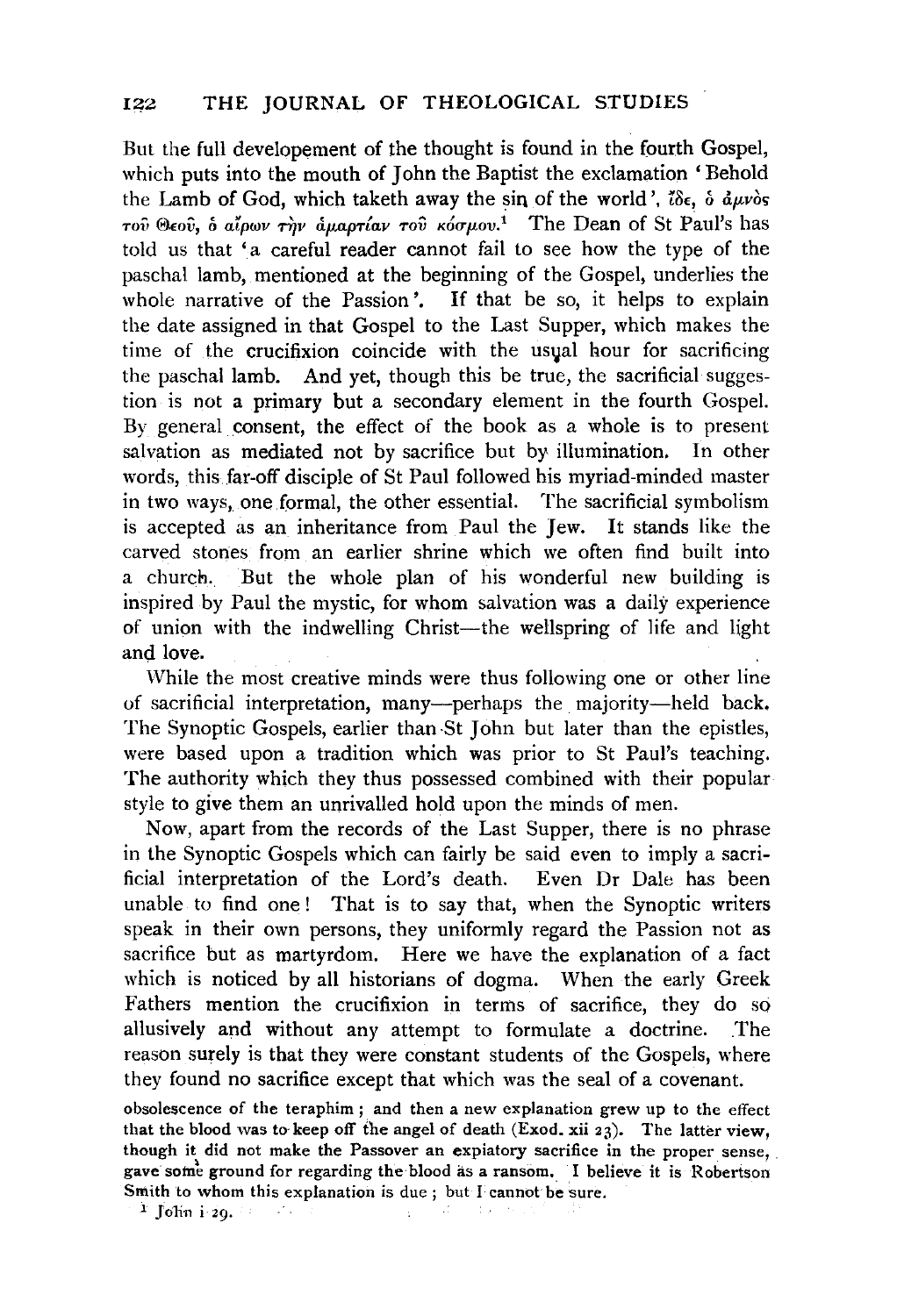(viii) Micah's epitome of the prophetic teaching, 'Do justice, and love mercy, and walk humbly with thy God', combines two elements which, though almost inseparable, require to be distinguished. One is repentance in the full sense, which means not only sorrow for sin but active reformation. The other is that 'fear of God' or 'knowledge of God', which is the Old Testament equivalent for faith. The famous God', which is the Old Testament equivalent for faith. catalogue in the eleventh chapter of Hebrews makes that equivalence plain: but we scarcely need its help, for atonement through repentance and faith is written large over the pages of historian and prophet and psalmist. That is the means of atonement which  $(\S$  iv) the prophets consistently put forward in opposition to pre-exilic sacrifice and postexilic legalism. There is no difficulty in tracing the influence of the prophetic teaching in the New Testament. Our problem is rather to define the form which it took, and to enquire how far it harmonizes or conflicts with the other Hebrew influences in the sphere of soteriology.

The call to repentance meets us on the threshold of the Gospel story. The avowed successor of the old prophets, John the Baptist meets every man who comes enquiring 'How shall I escape the wrath to come?' with an answer which recalls the first chapter of Isaiah 1: 'Repent, be baptized, and forsake your besetting sin.' When John was imprisoned, Jesus took his place, and preached 'Repent, for the kingdom of God is at hand '-a call no less to faith than to repentance. And as we follow St Luke's narrative, this offer of atonement in the prophetic sense is repeated again and again.

To the harlot who washed His feet with tears of repentance Jesus said 'Thy faith hath saved thee: thy sins are forgiven.' Luke vii 36-5o.

The story of the Prodigal Son is a strain of divine music with but a single theme: 'Repentance and faith make atonement.' Luke xv 1 r-32.

When Zacchaeus the publican, transformed by the sight of the Master, vowed to give half his goods to the poor, and to restore his unlawful exactions fourfold, the answer came at once: 'To-day is salvation come to this house, forasmuch as he also is a son of Abraham'. Luke xix r-ro.

Almost the last verse of this Gospel ascribes to the risen Lord a command that the disciples should preach 'repentance and remission of sins'. Luke xxiv 47· Whether the account of that last scene be history or poetry, it accurately represents the spirit which pervades the apostles' preaching in the early days. For instance, we read :

'Repent and turn again, that your sins may be blotted out' (St Peter). Acts iii 19.

'A saviour .. , for to give repentance to Israel, and remission of sins ' (St Peter). Acts v 31.

 $<sup>1</sup>$  Isa: i 16, 17.</sup>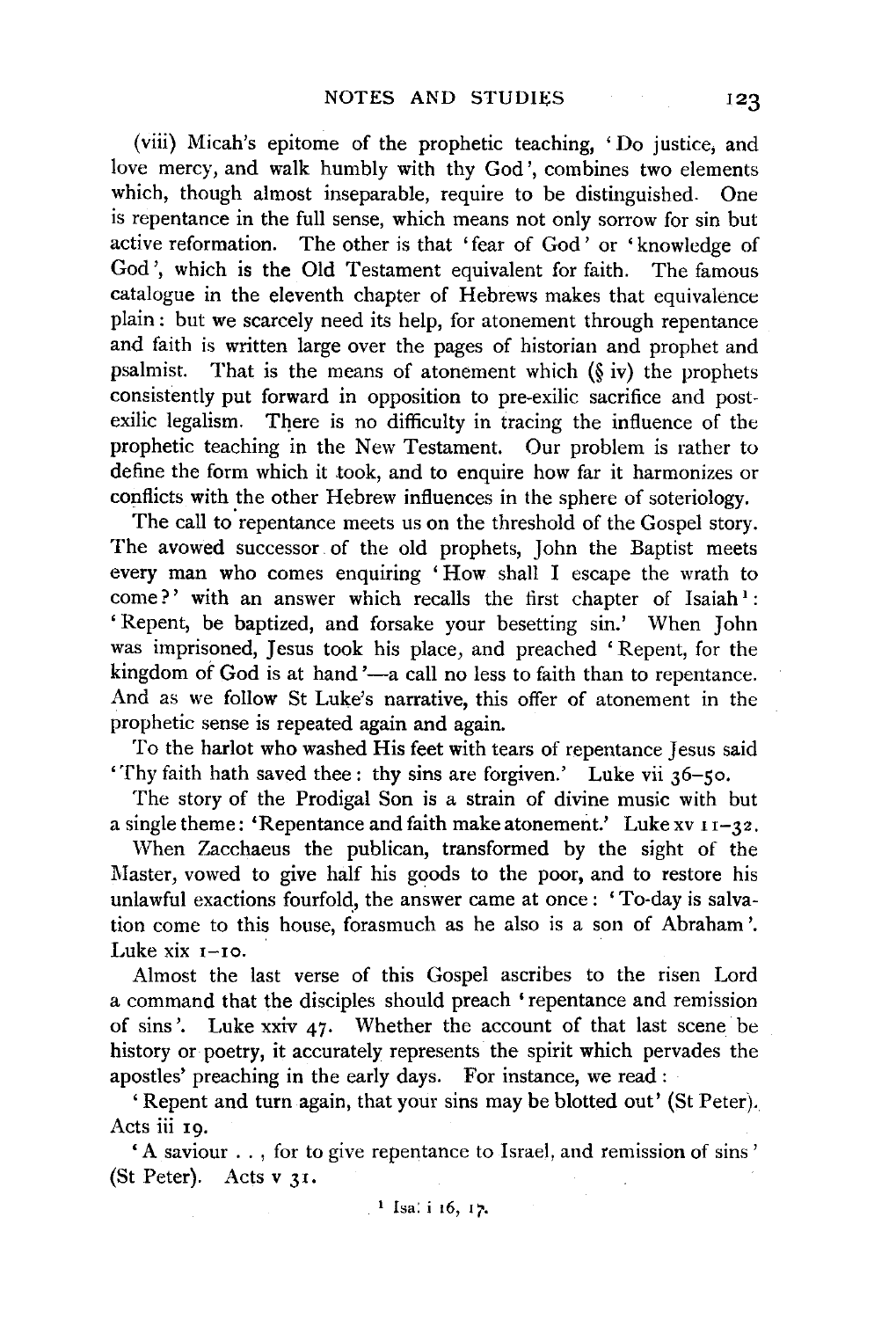## **124** THE JOURNAL OF THEOLOGICAL STUDIES

' In every nation he that feareth him, and worketh righteousness, is acceptable unto him' (St Peter). Acts x 35·

'To the Gentiles also bath God granted repentance unto life ' (St Peter). Acts xi 18.

When St Paul, speaking to Agrippa, sums up his own preaching in a sentence, he uses these words :

' I declared ... to the Gentiles that they should repent and turn to God, doing works worthy of repentance.' Acts xxvi 20.

The last quotation is all the more notable because in St Paul's writings the words  $\mu \epsilon \tau \acute{a}v$  or and  $\mu \epsilon \tau \acute{a}v$  occur only four times. No doubt when addressing his converts he was able to assume repentance as involved in faith. But for Agrippa the conception of faith required translation: so the Hebrew equivalent is given-repentance and the fear of God.

It is not, of course, suggested that St Paul's conceptiop. of faith did · not go beyond that of the Old Testament. No one can read his epistles without seeing that it so far excels it as to be almost a new thing. In St Paul's mind the Hebrew elements of repentance, obedience, trust, and reverence are fused into unity by a mystical enthusiasm. But they are still present : they are the elements out of which faith is forged. .

(ix) The Hebrew prophets, as we have seen, opposed what we may call faith to sacrifice, and again to obedience or mortification, as a means of atonement. We have to enquire whether a similar opposition is to be found in the New Testament, or whether the Christian Church, which inherited all the Hebrew principles of atonement, effected a reconciliation between them.

 $(a)$  As to the opposition between faith and obedience, we have the testimony of St Paul and St James that it disturbed the peace of the early Christians. The conflict was, indeed, somewhat confused by the ambiguity of one of the terms.  $\pi/\sigma\tau$ <sub>15</sub>, may mean either a loving surrender of self to God or an intellectual assent to a historical statement. So the two apostles could use the same terms while they argued victoriously on opposite sides. When St Paul said  $\pi/\sigma\tau$  is better than  $\zeta_{p\gamma\alpha}$  he meant 'Trust in God is better than good deeds'. When St James said  $\epsilon_{p\gamma\alpha}$  are better than  $\pi\omega\tau\iota s$  he meant 'Good deeds are better than assent to a historical statement. But, as is usual when ambiguous terms are current, there was real confusion in the minds of these writers. St James, when he is not polemical, uses  $\pi i \sigma \tau_i s$  in the higher sense : and St Paul sometimes approaches the point of view at which faith is narrowed into 'the faith'.<sup>1</sup> Their opposition, therefore, is partly formal. But, broadly speaking, it is true that in the New

 $1$  1 Cor. xvi 13; Col. i 22.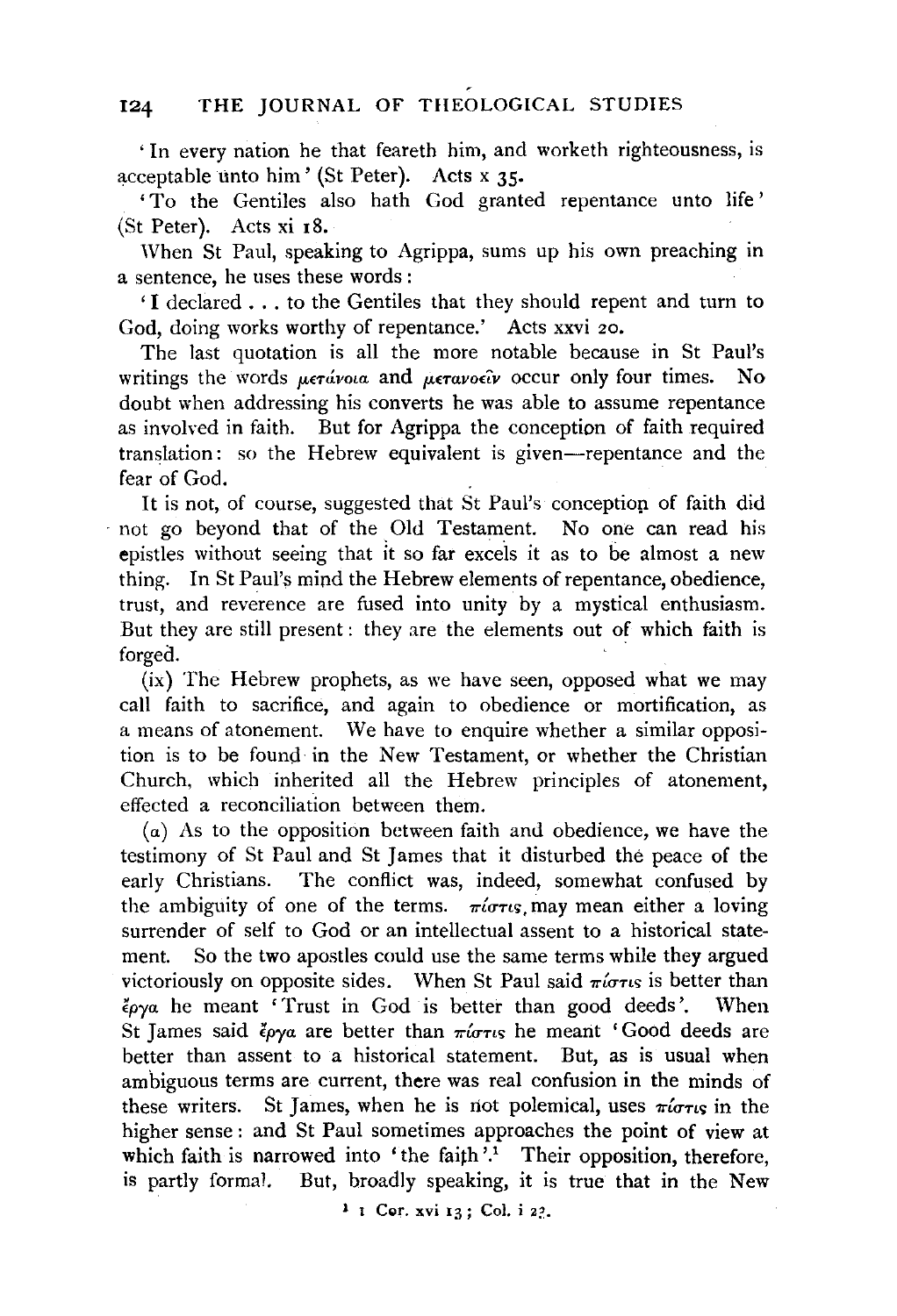Testament faith and works (the later Jewish equivalent of obedience) are opposed to one another. St Paul is the champion of the prophetic doctrine, while the Judaizing Christians approach the position of the priests and the scribes.

 $(\beta)$  We do not find a like antagonism between faith and sacrifice. The phrase *i* $\lambda a \sigma_T \gamma'_{\text{0LOV}}$   $\delta u \pi' \sigma_T \epsilon_{\text{00S}}$ <sup>1</sup> inconceivable to a Jew, stands as evidence that somehow a reconciliation has been effected between the two former opponents. How was this accomplished? Important as that question appears, it has rarely been asked, and has never (so far as I know) been answered. The following suggestion is made as a small contribution towards an answer, not as either complete or satisfactory. The intellectual sense of  $\pi/\sigma\tau$ <sub>is</sub> never quite disappears : and in the verb  $\pi \omega \tau \epsilon \omega \omega$  that sense is generally present. In the fourth Gospel the meaning 'belief' is probably predominant : and, as noticed above, St Paul and St James use the words in both senses. This double use (which like most ambiguities was largely unconscious) probably helped to make a link between faith and sacrifice. A Jew, speaking of the Day of Atonement, might say 'I believe  $(\pi \omega \tau \epsilon \omega)$  that the blood of the victims atones, provided that I repent and fear God ' (*i. e.* have faith in God, which is  $\pi i \sigma \tau \epsilon \psi \omega$  in the other sense). There the personal attitude of faith and the external transaction are parallel, but have no point of contact. The Jew could not say, in any sense, 'I believe in the victim', or 'I have faith in the sacrifice'. The Christian, however, could say 'I believe in Jesus Christ', just as he could say 'I- believe in God'. He could also say, 'I believe that His death is an atonement for sin', or 'I believe that he came forth from God'. How easily  $\pi \omega \tau \epsilon \psi \omega$  or and  $\pi \omega \tau \epsilon \psi \omega$   $\epsilon$  coalesce, just as the two senses of  $\pi/\sigma\tau$  *is* run into each other!

Whether this be correct or not, we certainly do find that faith in Jesus means to *Si* Paul not only trust and love for Him, but also belief in the efficacy of His atoning death. The apostle can say, without any feeling of inconsistency, ' Being justified by faith let us have peace with God<sup> $12$ </sup> and 'being justified by His blood we shall be saved'.<sup>3</sup> So, by a process of association rather than of logic, the objective transaction and the subjective state, contrasted in the Old Testament, are united in the New.

(x) The above considerations, taken all together, may help to explain why the Christian Church has hitherto failed to reach a definitive conception of the Atonement. Theologians have assumed that there must be in the pages of the New Testament one authoritative view, which has only to be made plain in order to be accepted. If, on the

<sup>1</sup>**Rom. iii** *25.* 2 Rom. v 1.

 $8$  Rom. v 9.